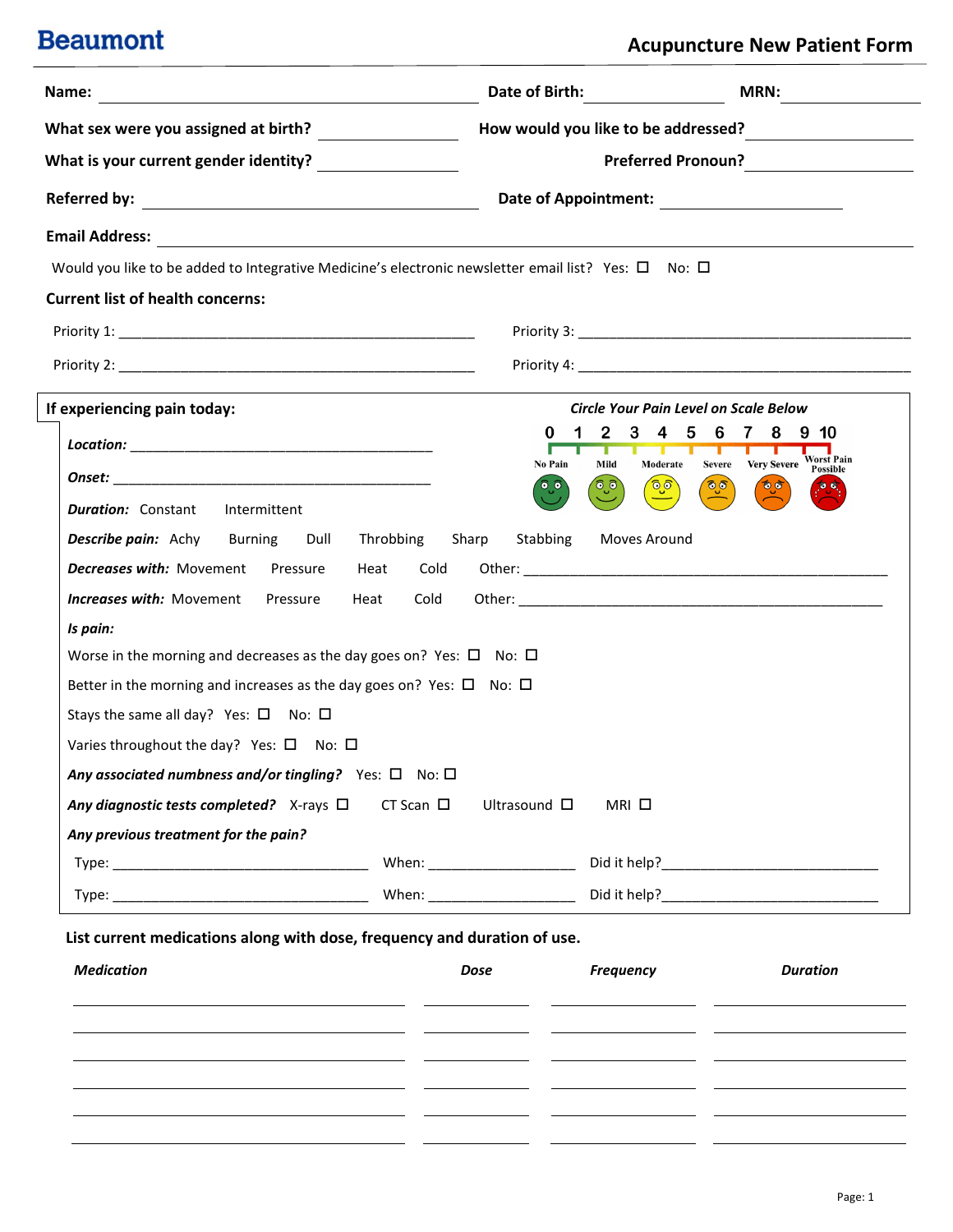| List current supplements along with dose, frequency and duration of use.<br>Supplement<br><b>Frequency</b><br><b>Duration</b><br><b>Dose</b><br><u> 1990 - Jan James James James James James James James James James James James James James James James James J</u><br>$\frac{1}{2}$ and $\frac{1}{2}$ and $\frac{1}{2}$ and $\frac{1}{2}$ and $\frac{1}{2}$ and $\frac{1}{2}$ and $\frac{1}{2}$ and $\frac{1}{2}$ and $\frac{1}{2}$ and $\frac{1}{2}$ and $\frac{1}{2}$ and $\frac{1}{2}$ and $\frac{1}{2}$ and $\frac{1}{2}$ and $\frac{1}{2}$ and $\frac{1}{2}$ a<br><u>and the state of the state of the state of the state of the state of the state of the state of the state of the state of the state of the state of the state of the state of the state of the state of the state of the state</u><br><u> 1989 - Johann Stein, mars an t-Amerikaansk politiker (* 1908)</u><br><u> 1990 - Jan James Sammer, politik američki politik († 1901)</u><br>Diet - What do you typically eat for:<br>Dinner:<br><u> 1989 - Johann Harry Harry Harry Harry Harry Harry Harry Harry Harry Harry Harry Harry Harry Harry Harry Harry</u><br>Sensitivity or allergic reaction:<br><u> 1980 - Andrea State Barbara, amerikan personal di sebagai personal di sebagai personal di sebagai personal d</u><br><b>Sleep</b><br>Number of hours per night?<br><u> and</u> the contract of the set of the set of the set of the set of the set of the set of the set of the set of the set of the set of the set of the set of the set of the set of the set of the se<br>What time do you usually fall asleep?<br>Refreshed upon waking? Yes: $\square$ No: $\square$<br><b>Energy Level</b><br>Circle Your Energy Level on Scale Below<br>3<br>4<br>5<br>6<br>8<br>0<br>2<br>$\mathbf{7}$<br>-10<br>9<br>т<br>т<br><b>No Fatigue</b><br><b>Total Fatigue</b><br><b>Mild Fatigue</b><br><b>Moderate Fatigue</b><br><b>Severe Fatigue</b><br>Energetic<br><b>Exhausted</b><br><b>Exercise</b><br>Do you exercise regularly? Yes: $\square$<br>No: □<br>Type of exercise:<br><u> 1980 - Johann Stoff, fransk politik (d. 1980)</u><br>Type of exercise:<br><b>Circle Your Stress Level on Scale Below</b><br>3<br>$\overline{4}$<br>5<br>6<br>$\overline{2}$<br>$7\phantom{.0}$<br>8<br>10<br>0<br>9<br><b>Stress/Distress Level</b><br>п<br><b>Moderate Stress</b><br><b>Mild Stress</b><br><b>Severe Stress</b><br><b>No Stress</b><br><b>Extreme Stress</b><br>Calm<br><b>Anxious</b><br><b>Worried</b><br><b>Upset/Agitated</b><br>Overwhelmed | Name:                                           |      |        |      | Date of Birth: |  |
|--------------------------------------------------------------------------------------------------------------------------------------------------------------------------------------------------------------------------------------------------------------------------------------------------------------------------------------------------------------------------------------------------------------------------------------------------------------------------------------------------------------------------------------------------------------------------------------------------------------------------------------------------------------------------------------------------------------------------------------------------------------------------------------------------------------------------------------------------------------------------------------------------------------------------------------------------------------------------------------------------------------------------------------------------------------------------------------------------------------------------------------------------------------------------------------------------------------------------------------------------------------------------------------------------------------------------------------------------------------------------------------------------------------------------------------------------------------------------------------------------------------------------------------------------------------------------------------------------------------------------------------------------------------------------------------------------------------------------------------------------------------------------------------------------------------------------------------------------------------------------------------------------------------------------------------------------------------------------------------------------------------------------------------------------------------------------------------------------------------------------------------------------------------------------------------------------------------------------------------------------------------------------------------------------------------------------------------------------------------------------------------------------------------------------------------------------------------------------------------------------------------------------------------------|-------------------------------------------------|------|--------|------|----------------|--|
|                                                                                                                                                                                                                                                                                                                                                                                                                                                                                                                                                                                                                                                                                                                                                                                                                                                                                                                                                                                                                                                                                                                                                                                                                                                                                                                                                                                                                                                                                                                                                                                                                                                                                                                                                                                                                                                                                                                                                                                                                                                                                                                                                                                                                                                                                                                                                                                                                                                                                                                                            |                                                 |      |        |      |                |  |
|                                                                                                                                                                                                                                                                                                                                                                                                                                                                                                                                                                                                                                                                                                                                                                                                                                                                                                                                                                                                                                                                                                                                                                                                                                                                                                                                                                                                                                                                                                                                                                                                                                                                                                                                                                                                                                                                                                                                                                                                                                                                                                                                                                                                                                                                                                                                                                                                                                                                                                                                            |                                                 |      |        |      |                |  |
|                                                                                                                                                                                                                                                                                                                                                                                                                                                                                                                                                                                                                                                                                                                                                                                                                                                                                                                                                                                                                                                                                                                                                                                                                                                                                                                                                                                                                                                                                                                                                                                                                                                                                                                                                                                                                                                                                                                                                                                                                                                                                                                                                                                                                                                                                                                                                                                                                                                                                                                                            |                                                 |      |        |      |                |  |
|                                                                                                                                                                                                                                                                                                                                                                                                                                                                                                                                                                                                                                                                                                                                                                                                                                                                                                                                                                                                                                                                                                                                                                                                                                                                                                                                                                                                                                                                                                                                                                                                                                                                                                                                                                                                                                                                                                                                                                                                                                                                                                                                                                                                                                                                                                                                                                                                                                                                                                                                            |                                                 |      |        |      |                |  |
|                                                                                                                                                                                                                                                                                                                                                                                                                                                                                                                                                                                                                                                                                                                                                                                                                                                                                                                                                                                                                                                                                                                                                                                                                                                                                                                                                                                                                                                                                                                                                                                                                                                                                                                                                                                                                                                                                                                                                                                                                                                                                                                                                                                                                                                                                                                                                                                                                                                                                                                                            |                                                 |      |        |      |                |  |
|                                                                                                                                                                                                                                                                                                                                                                                                                                                                                                                                                                                                                                                                                                                                                                                                                                                                                                                                                                                                                                                                                                                                                                                                                                                                                                                                                                                                                                                                                                                                                                                                                                                                                                                                                                                                                                                                                                                                                                                                                                                                                                                                                                                                                                                                                                                                                                                                                                                                                                                                            |                                                 |      |        |      |                |  |
|                                                                                                                                                                                                                                                                                                                                                                                                                                                                                                                                                                                                                                                                                                                                                                                                                                                                                                                                                                                                                                                                                                                                                                                                                                                                                                                                                                                                                                                                                                                                                                                                                                                                                                                                                                                                                                                                                                                                                                                                                                                                                                                                                                                                                                                                                                                                                                                                                                                                                                                                            |                                                 |      |        |      |                |  |
|                                                                                                                                                                                                                                                                                                                                                                                                                                                                                                                                                                                                                                                                                                                                                                                                                                                                                                                                                                                                                                                                                                                                                                                                                                                                                                                                                                                                                                                                                                                                                                                                                                                                                                                                                                                                                                                                                                                                                                                                                                                                                                                                                                                                                                                                                                                                                                                                                                                                                                                                            |                                                 |      |        |      |                |  |
|                                                                                                                                                                                                                                                                                                                                                                                                                                                                                                                                                                                                                                                                                                                                                                                                                                                                                                                                                                                                                                                                                                                                                                                                                                                                                                                                                                                                                                                                                                                                                                                                                                                                                                                                                                                                                                                                                                                                                                                                                                                                                                                                                                                                                                                                                                                                                                                                                                                                                                                                            |                                                 |      |        |      |                |  |
|                                                                                                                                                                                                                                                                                                                                                                                                                                                                                                                                                                                                                                                                                                                                                                                                                                                                                                                                                                                                                                                                                                                                                                                                                                                                                                                                                                                                                                                                                                                                                                                                                                                                                                                                                                                                                                                                                                                                                                                                                                                                                                                                                                                                                                                                                                                                                                                                                                                                                                                                            |                                                 |      |        |      |                |  |
|                                                                                                                                                                                                                                                                                                                                                                                                                                                                                                                                                                                                                                                                                                                                                                                                                                                                                                                                                                                                                                                                                                                                                                                                                                                                                                                                                                                                                                                                                                                                                                                                                                                                                                                                                                                                                                                                                                                                                                                                                                                                                                                                                                                                                                                                                                                                                                                                                                                                                                                                            |                                                 |      |        |      |                |  |
|                                                                                                                                                                                                                                                                                                                                                                                                                                                                                                                                                                                                                                                                                                                                                                                                                                                                                                                                                                                                                                                                                                                                                                                                                                                                                                                                                                                                                                                                                                                                                                                                                                                                                                                                                                                                                                                                                                                                                                                                                                                                                                                                                                                                                                                                                                                                                                                                                                                                                                                                            |                                                 |      |        |      |                |  |
|                                                                                                                                                                                                                                                                                                                                                                                                                                                                                                                                                                                                                                                                                                                                                                                                                                                                                                                                                                                                                                                                                                                                                                                                                                                                                                                                                                                                                                                                                                                                                                                                                                                                                                                                                                                                                                                                                                                                                                                                                                                                                                                                                                                                                                                                                                                                                                                                                                                                                                                                            |                                                 |      |        |      |                |  |
|                                                                                                                                                                                                                                                                                                                                                                                                                                                                                                                                                                                                                                                                                                                                                                                                                                                                                                                                                                                                                                                                                                                                                                                                                                                                                                                                                                                                                                                                                                                                                                                                                                                                                                                                                                                                                                                                                                                                                                                                                                                                                                                                                                                                                                                                                                                                                                                                                                                                                                                                            |                                                 |      |        |      |                |  |
|                                                                                                                                                                                                                                                                                                                                                                                                                                                                                                                                                                                                                                                                                                                                                                                                                                                                                                                                                                                                                                                                                                                                                                                                                                                                                                                                                                                                                                                                                                                                                                                                                                                                                                                                                                                                                                                                                                                                                                                                                                                                                                                                                                                                                                                                                                                                                                                                                                                                                                                                            |                                                 |      |        |      |                |  |
|                                                                                                                                                                                                                                                                                                                                                                                                                                                                                                                                                                                                                                                                                                                                                                                                                                                                                                                                                                                                                                                                                                                                                                                                                                                                                                                                                                                                                                                                                                                                                                                                                                                                                                                                                                                                                                                                                                                                                                                                                                                                                                                                                                                                                                                                                                                                                                                                                                                                                                                                            |                                                 |      |        |      |                |  |
|                                                                                                                                                                                                                                                                                                                                                                                                                                                                                                                                                                                                                                                                                                                                                                                                                                                                                                                                                                                                                                                                                                                                                                                                                                                                                                                                                                                                                                                                                                                                                                                                                                                                                                                                                                                                                                                                                                                                                                                                                                                                                                                                                                                                                                                                                                                                                                                                                                                                                                                                            |                                                 |      |        |      |                |  |
|                                                                                                                                                                                                                                                                                                                                                                                                                                                                                                                                                                                                                                                                                                                                                                                                                                                                                                                                                                                                                                                                                                                                                                                                                                                                                                                                                                                                                                                                                                                                                                                                                                                                                                                                                                                                                                                                                                                                                                                                                                                                                                                                                                                                                                                                                                                                                                                                                                                                                                                                            |                                                 |      |        |      |                |  |
|                                                                                                                                                                                                                                                                                                                                                                                                                                                                                                                                                                                                                                                                                                                                                                                                                                                                                                                                                                                                                                                                                                                                                                                                                                                                                                                                                                                                                                                                                                                                                                                                                                                                                                                                                                                                                                                                                                                                                                                                                                                                                                                                                                                                                                                                                                                                                                                                                                                                                                                                            |                                                 |      |        |      |                |  |
|                                                                                                                                                                                                                                                                                                                                                                                                                                                                                                                                                                                                                                                                                                                                                                                                                                                                                                                                                                                                                                                                                                                                                                                                                                                                                                                                                                                                                                                                                                                                                                                                                                                                                                                                                                                                                                                                                                                                                                                                                                                                                                                                                                                                                                                                                                                                                                                                                                                                                                                                            |                                                 |      |        |      |                |  |
|                                                                                                                                                                                                                                                                                                                                                                                                                                                                                                                                                                                                                                                                                                                                                                                                                                                                                                                                                                                                                                                                                                                                                                                                                                                                                                                                                                                                                                                                                                                                                                                                                                                                                                                                                                                                                                                                                                                                                                                                                                                                                                                                                                                                                                                                                                                                                                                                                                                                                                                                            |                                                 |      |        |      |                |  |
|                                                                                                                                                                                                                                                                                                                                                                                                                                                                                                                                                                                                                                                                                                                                                                                                                                                                                                                                                                                                                                                                                                                                                                                                                                                                                                                                                                                                                                                                                                                                                                                                                                                                                                                                                                                                                                                                                                                                                                                                                                                                                                                                                                                                                                                                                                                                                                                                                                                                                                                                            |                                                 |      |        |      |                |  |
|                                                                                                                                                                                                                                                                                                                                                                                                                                                                                                                                                                                                                                                                                                                                                                                                                                                                                                                                                                                                                                                                                                                                                                                                                                                                                                                                                                                                                                                                                                                                                                                                                                                                                                                                                                                                                                                                                                                                                                                                                                                                                                                                                                                                                                                                                                                                                                                                                                                                                                                                            |                                                 |      |        |      |                |  |
|                                                                                                                                                                                                                                                                                                                                                                                                                                                                                                                                                                                                                                                                                                                                                                                                                                                                                                                                                                                                                                                                                                                                                                                                                                                                                                                                                                                                                                                                                                                                                                                                                                                                                                                                                                                                                                                                                                                                                                                                                                                                                                                                                                                                                                                                                                                                                                                                                                                                                                                                            |                                                 |      |        |      |                |  |
|                                                                                                                                                                                                                                                                                                                                                                                                                                                                                                                                                                                                                                                                                                                                                                                                                                                                                                                                                                                                                                                                                                                                                                                                                                                                                                                                                                                                                                                                                                                                                                                                                                                                                                                                                                                                                                                                                                                                                                                                                                                                                                                                                                                                                                                                                                                                                                                                                                                                                                                                            |                                                 |      |        |      |                |  |
|                                                                                                                                                                                                                                                                                                                                                                                                                                                                                                                                                                                                                                                                                                                                                                                                                                                                                                                                                                                                                                                                                                                                                                                                                                                                                                                                                                                                                                                                                                                                                                                                                                                                                                                                                                                                                                                                                                                                                                                                                                                                                                                                                                                                                                                                                                                                                                                                                                                                                                                                            |                                                 |      |        |      |                |  |
|                                                                                                                                                                                                                                                                                                                                                                                                                                                                                                                                                                                                                                                                                                                                                                                                                                                                                                                                                                                                                                                                                                                                                                                                                                                                                                                                                                                                                                                                                                                                                                                                                                                                                                                                                                                                                                                                                                                                                                                                                                                                                                                                                                                                                                                                                                                                                                                                                                                                                                                                            |                                                 |      |        |      |                |  |
|                                                                                                                                                                                                                                                                                                                                                                                                                                                                                                                                                                                                                                                                                                                                                                                                                                                                                                                                                                                                                                                                                                                                                                                                                                                                                                                                                                                                                                                                                                                                                                                                                                                                                                                                                                                                                                                                                                                                                                                                                                                                                                                                                                                                                                                                                                                                                                                                                                                                                                                                            |                                                 |      |        |      |                |  |
|                                                                                                                                                                                                                                                                                                                                                                                                                                                                                                                                                                                                                                                                                                                                                                                                                                                                                                                                                                                                                                                                                                                                                                                                                                                                                                                                                                                                                                                                                                                                                                                                                                                                                                                                                                                                                                                                                                                                                                                                                                                                                                                                                                                                                                                                                                                                                                                                                                                                                                                                            |                                                 |      |        |      |                |  |
|                                                                                                                                                                                                                                                                                                                                                                                                                                                                                                                                                                                                                                                                                                                                                                                                                                                                                                                                                                                                                                                                                                                                                                                                                                                                                                                                                                                                                                                                                                                                                                                                                                                                                                                                                                                                                                                                                                                                                                                                                                                                                                                                                                                                                                                                                                                                                                                                                                                                                                                                            | Do you tend to feel?<br><b>Body Temperature</b> | Warm | Normal | Cold |                |  |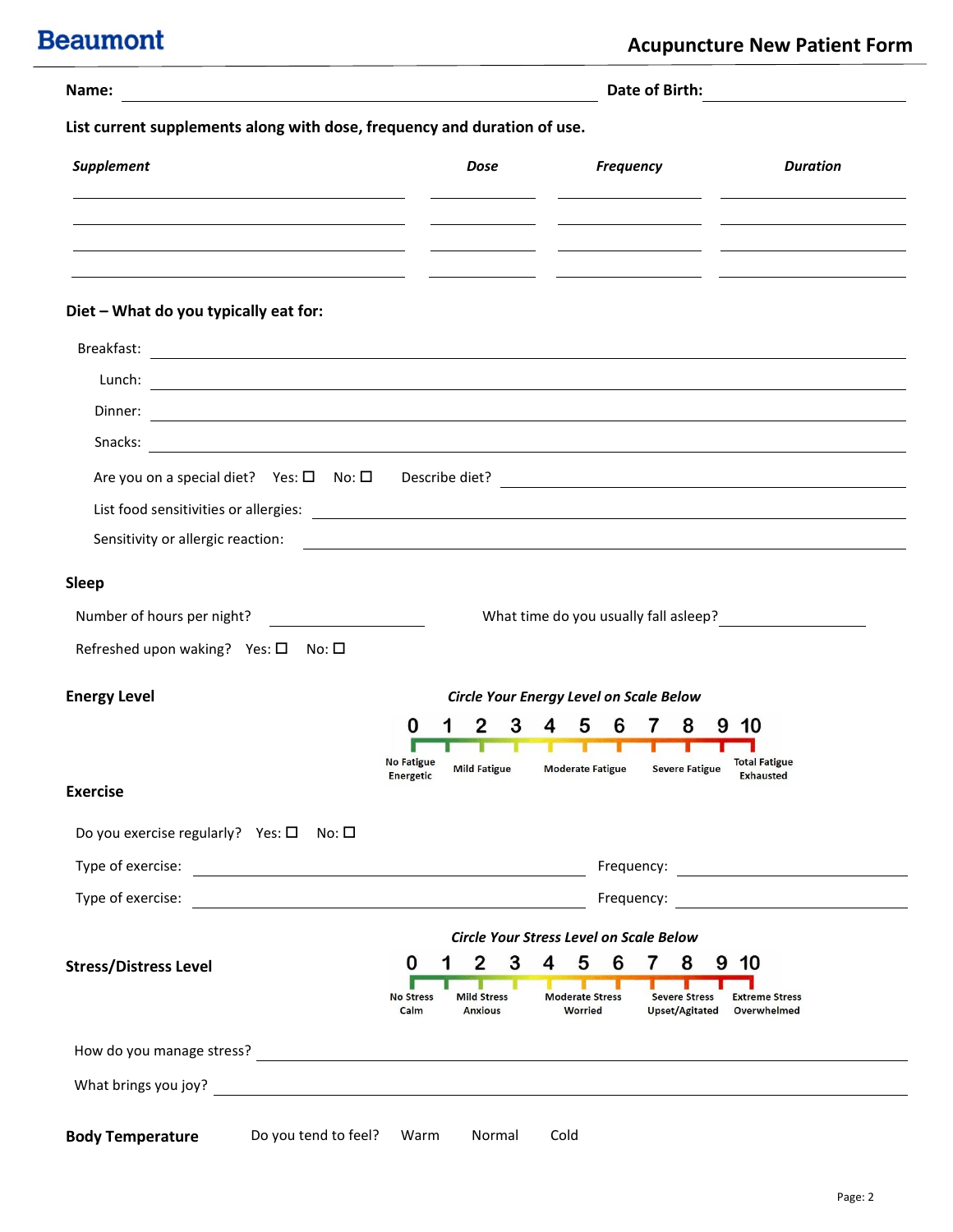| Name:                         |                                                                    | <u> 1989 - Johann Stein, mars an deutscher Stein und der Stein und der Stein und der Stein und der Stein und der</u> |                   | Date of Birth:          |                                                                                                                                                                                                                               |  |
|-------------------------------|--------------------------------------------------------------------|----------------------------------------------------------------------------------------------------------------------|-------------------|-------------------------|-------------------------------------------------------------------------------------------------------------------------------------------------------------------------------------------------------------------------------|--|
| <b>Medical History</b>        |                                                                    |                                                                                                                      |                   |                         |                                                                                                                                                                                                                               |  |
| <b>Surgeries</b>              |                                                                    |                                                                                                                      |                   |                         | When: will be a series of the series of the series of the series of the series of the series of the series of the series of the series of the series of the series of the series of the series of the series of the series of |  |
|                               |                                                                    |                                                                                                                      |                   |                         |                                                                                                                                                                                                                               |  |
|                               |                                                                    | Use the back of this page if more room is needed: $\Box$                                                             |                   |                         |                                                                                                                                                                                                                               |  |
|                               | Diagnosis of cancer $N/A: \Box$                                    |                                                                                                                      |                   |                         |                                                                                                                                                                                                                               |  |
|                               | Treatments received? Chemotherapy                                  |                                                                                                                      | Radiation Surgery |                         |                                                                                                                                                                                                                               |  |
|                               | Still receiving treatments? Yes: □ No: □                           |                                                                                                                      |                   |                         |                                                                                                                                                                                                                               |  |
|                               | Lymph nodes removed? Yes: □ No: □                                  |                                                                                                                      |                   |                         |                                                                                                                                                                                                                               |  |
| <b>Heart condition</b>        | Do you have a pacemaker? Yes: $\Box$ No: $\Box$                    |                                                                                                                      |                   |                         |                                                                                                                                                                                                                               |  |
|                               |                                                                    | Do you have any swelling in your: Legs? Yes: $\square$ No: $\square$ Feet? Yes: $\square$ No: $\square$              |                   |                         |                                                                                                                                                                                                                               |  |
| <b>Social History</b>         |                                                                    |                                                                                                                      |                   |                         |                                                                                                                                                                                                                               |  |
|                               |                                                                    |                                                                                                                      |                   |                         |                                                                                                                                                                                                                               |  |
| <b>Tobacco Use</b>            |                                                                    |                                                                                                                      |                   |                         |                                                                                                                                                                                                                               |  |
| Do you use tobacco?           |                                                                    | Cigarettes Cigars Smokeless                                                                                          |                   | Spitless Waterpipe Vape |                                                                                                                                                                                                                               |  |
|                               |                                                                    |                                                                                                                      |                   |                         |                                                                                                                                                                                                                               |  |
|                               |                                                                    |                                                                                                                      |                   |                         |                                                                                                                                                                                                                               |  |
| <b>Recreational Drug Use</b>  |                                                                    |                                                                                                                      |                   |                         |                                                                                                                                                                                                                               |  |
|                               |                                                                    |                                                                                                                      |                   |                         |                                                                                                                                                                                                                               |  |
| <b>Acupuncture Experience</b> |                                                                    | Have you previously received acupuncture? Yes: $\square$ No: $\square$                                               |                   |                         |                                                                                                                                                                                                                               |  |
| <b>Miscellaneous</b>          |                                                                    |                                                                                                                      |                   |                         |                                                                                                                                                                                                                               |  |
|                               |                                                                    | Are there any other issues or concerns that you would like to discuss?                                               |                   |                         | <u> 1989 - Andrea Branden, amerikansk politik (</u>                                                                                                                                                                           |  |
|                               | Are you in a supportive relationship? Yes: $\square$ No: $\square$ |                                                                                                                      |                   |                         | Are you in a relationship you would like to change? Yes: $\square$ No: $\square$                                                                                                                                              |  |
|                               |                                                                    | Do you have someone that you can confide in? Yes: $\square$ No: $\square$                                            |                   |                         | Do you feel unsafe in your home? Yes: $\square$ No: $\square$                                                                                                                                                                 |  |
|                               |                                                                    | Have you ever been physically, emotionally, or sexually abused? Yes: $\square$ No: $\square$                         |                   |                         |                                                                                                                                                                                                                               |  |
|                               |                                                                    | If you are experiencing physical, emotional, or sexual harm from someone, please talk to me so that I can help.      |                   |                         |                                                                                                                                                                                                                               |  |